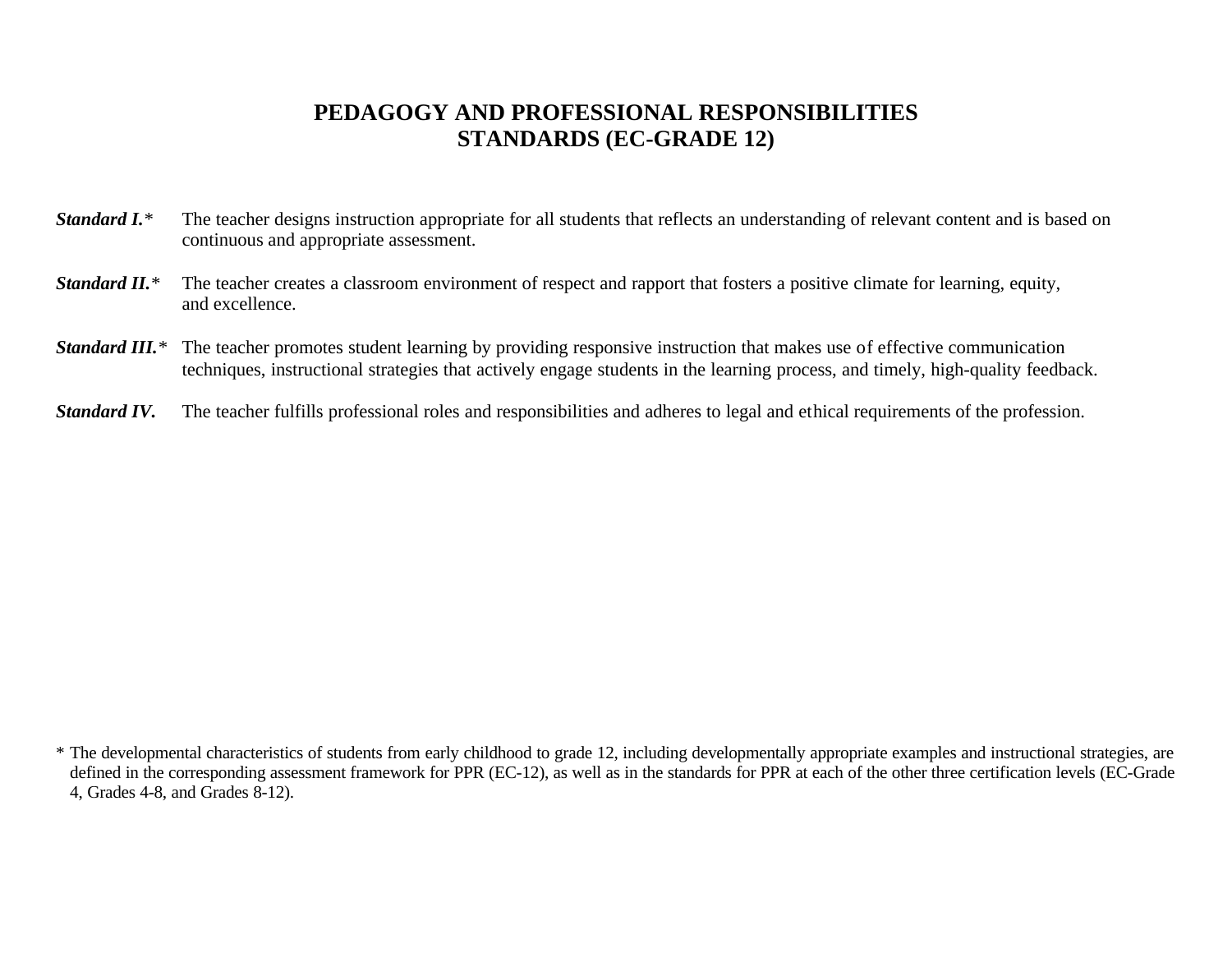|                                              | <b>Teacher Knowledge: What Teachers Know</b>                                                                                  |                                      | <b>Application: What Teachers Can Do</b>                                                                                                           |  |
|----------------------------------------------|-------------------------------------------------------------------------------------------------------------------------------|--------------------------------------|----------------------------------------------------------------------------------------------------------------------------------------------------|--|
| Teachers of Students in Grades EC-12         |                                                                                                                               | Teachers of Students in Grades EC-12 |                                                                                                                                                    |  |
| <b>Students</b>                              |                                                                                                                               | <b>Students</b>                      |                                                                                                                                                    |  |
| The beginning teacher knows and understands: |                                                                                                                               |                                      | The beginning teacher is able to:                                                                                                                  |  |
| 1.1k                                         | the intellectual, social, physical, and emotional developmental characteristics<br>of students in different age groups;       | 1.1s                                 | plan lessons that reflect an understanding of students' developmental<br>characteristics and needs;                                                |  |
| 1.2k                                         | the implications of students' developmental characteristics for planning<br>appropriate instruction;                          | 1.2s                                 | adapt lessons to address students' varied backgrounds, skills, interests, and<br>learning needs, including the needs of English language learners; |  |
| 1.3k                                         | characteristics and instructional needs of students with varied backgrounds,<br>skills, interests, and learning needs;        | 1.3s                                 | use effective approaches to address varied student learning needs and<br>preferences;                                                              |  |
| 1.4k                                         | different approaches to learning that students may exhibit and what motivates<br>students to become active, engaged learners; | 1.4s                                 | plan instruction that motivates students to want to learn and achieve; and                                                                         |  |
| 1.5k                                         | cultural and socioeconomic differences and the significance of these<br>differences for instructional planning; and           | 1.5s                                 | acknowledge and respect cultural and socioeconomic differences among<br>students when planning instruction.                                        |  |
| 1.6k                                         | appropriate strategies for instructing English language learners.                                                             |                                      |                                                                                                                                                    |  |
|                                              |                                                                                                                               |                                      |                                                                                                                                                    |  |
|                                              |                                                                                                                               |                                      |                                                                                                                                                    |  |
|                                              |                                                                                                                               |                                      |                                                                                                                                                    |  |
|                                              |                                                                                                                               |                                      |                                                                                                                                                    |  |
|                                              |                                                                                                                               |                                      |                                                                                                                                                    |  |
|                                              |                                                                                                                               |                                      |                                                                                                                                                    |  |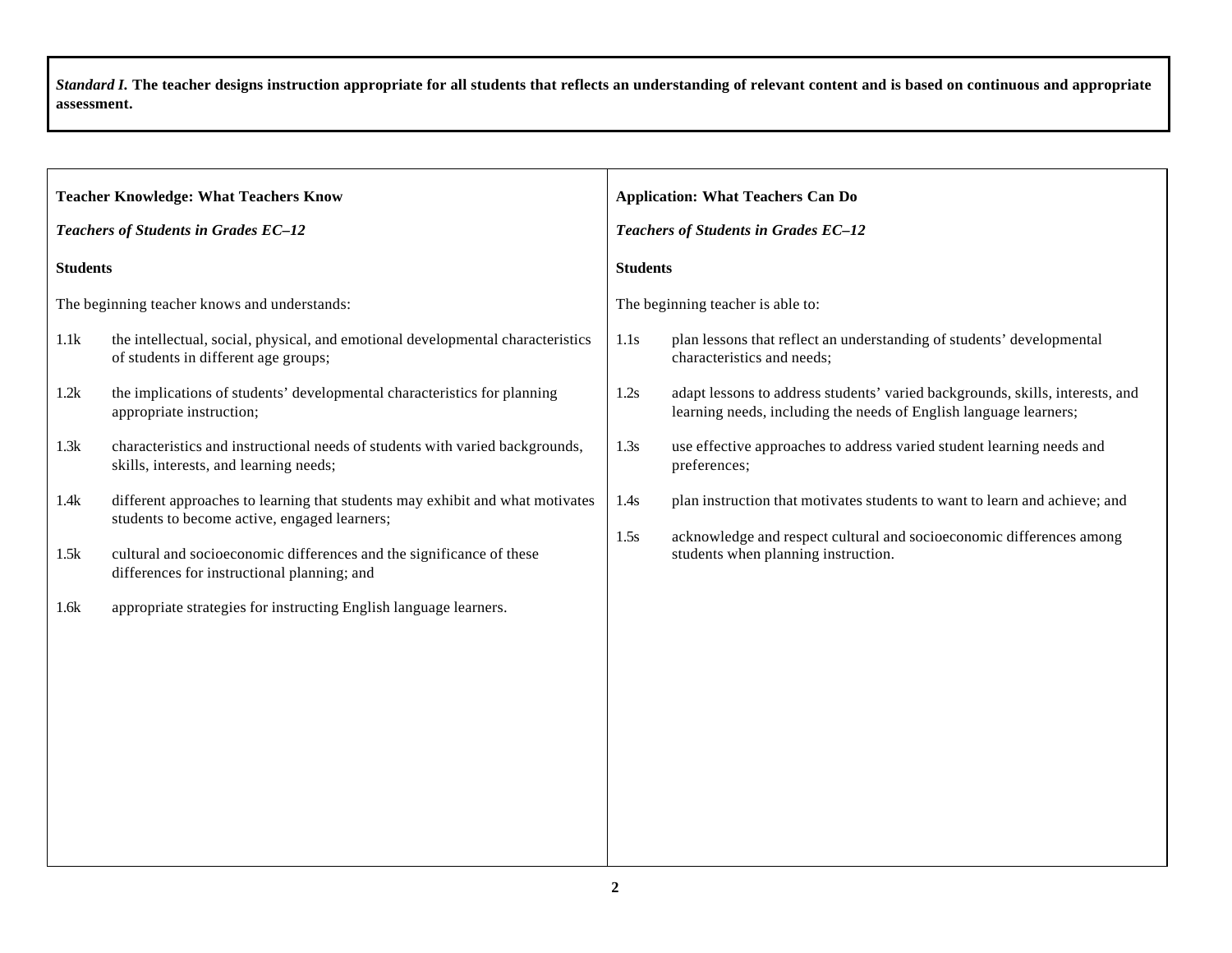| <b>Teacher Knowledge: What Teachers Know</b>     |                                                                                                                                   | <b>Application: What Teachers Can Do</b> |                                                                                                                                                             |  |
|--------------------------------------------------|-----------------------------------------------------------------------------------------------------------------------------------|------------------------------------------|-------------------------------------------------------------------------------------------------------------------------------------------------------------|--|
| Teachers of Students in Grades EC-12 (continued) |                                                                                                                                   |                                          | Teachers of Students in Grades EC-12 (continued)                                                                                                            |  |
|                                                  | <b>Content and Pedagogy</b>                                                                                                       |                                          | <b>Content and Pedagogy</b>                                                                                                                                 |  |
|                                                  | The beginning teacher knows and understands:                                                                                      |                                          | The beginning teacher is able to:                                                                                                                           |  |
| 1.7k                                             | the importance of the state content and performance standards as outlined in<br>the Texas Essential Knowledge and Skills (TEKS);  | 1.6s                                     | use the Texas Essential Knowledge and Skills (TEKS) to plan instruction;                                                                                    |  |
| 1.8k                                             | relevant content of the discipline being taught, including concepts, principles,                                                  | 1.7s                                     | exhibit appropriate knowledge of a subject to promote student learning;                                                                                     |  |
|                                                  | relationships, methods of inquiry, and key issues;                                                                                | 1.8s                                     | demonstrate awareness of common student misconceptions or likely sources<br>of student error in relation to particular content;                             |  |
| 1.9k                                             | the significance of the vertical alignment of content, including prerequisite<br>knowledge and skills;                            | 1.9s                                     | plan instruction that reflects an understanding of important prerequisite<br>relationships;                                                                 |  |
| 1.10k                                            | how lesson content and skills connect with other disciplines and within the<br>discipline; and                                    | 1.10s                                    | plan instruction that makes connections within the discipline and across<br>disciplines; and                                                                |  |
| 1.11k                                            | current research on best pedagogical practices.                                                                                   | 1.11s                                    | use a variety of pedagogical techniques to convey information and teach<br>skills.                                                                          |  |
|                                                  | <b>Selection of Instructional Goals and Objectives</b>                                                                            |                                          | <b>Selection of Instructional Goals and Objectives</b>                                                                                                      |  |
|                                                  | The beginning teacher knows and understands:                                                                                      |                                          | The beginning teacher is able to:                                                                                                                           |  |
| 1.12k                                            | the importance of developing instructional goals and objectives that are clear,<br>relevant, meaningful, and age-appropriate;     | 1.12s                                    | develop instructional goals and objectives that are clear, relevant, meaningful,<br>and age-appropriate;                                                    |  |
| 1.13k                                            | the importance of developing instructional goals and objectives that can be<br>assessed;                                          | 1.13s                                    | develop instructional goals and objectives that are able to be assessed;                                                                                    |  |
| 1.14k                                            | the importance of developing instructional goals and objectives that are<br>suitable for students with varied learning needs; and | 1.14s                                    | develop instructional goals and objectives that reflect students' age, develop-<br>mental level, prior skills and knowledge, background, and interests; and |  |
| 1.15k                                            | the importance of aligning instructional goals with campus and district goals.                                                    | 1.15s                                    | develop instructional goals and objectives that reflect different types of<br>student learning and skills.                                                  |  |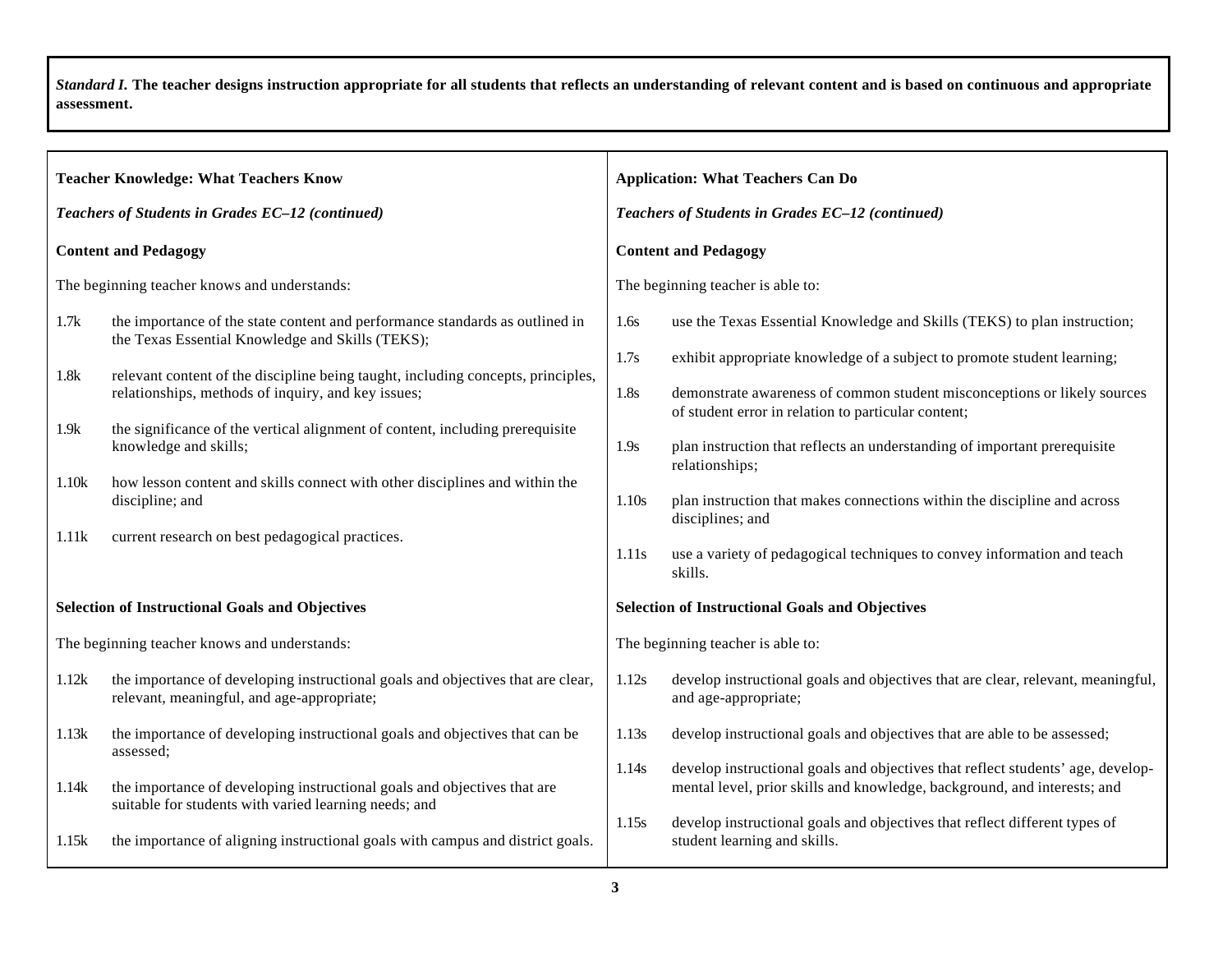| <b>Teacher Knowledge: What Teachers Know</b>     |                                                                                                                                                         |                                       | <b>Application: What Teachers Can Do</b>                                                                                                                  |  |  |
|--------------------------------------------------|---------------------------------------------------------------------------------------------------------------------------------------------------------|---------------------------------------|-----------------------------------------------------------------------------------------------------------------------------------------------------------|--|--|
| Teachers of Students in Grades EC-12 (continued) |                                                                                                                                                         |                                       | Teachers of Students in Grades EC-12 (continued)                                                                                                          |  |  |
| <b>Resources</b>                                 |                                                                                                                                                         | <b>Resources</b>                      |                                                                                                                                                           |  |  |
| The beginning teacher knows and understands:     |                                                                                                                                                         |                                       | The beginning teacher is able to:                                                                                                                         |  |  |
| 1.16k                                            | the use of appropriate materials and resources for preparing instruction,<br>presenting lessons, and assessing learning;                                | 1.16s                                 | use various types of materials and other resources to aid in preparing and<br>implementing instruction;                                                   |  |  |
| 1.17k                                            | the importance of knowing when to integrate technology into instruction and<br>assessment; and                                                          | 1.17s                                 | use technological tools to promote learning and expand instructional options;<br>and                                                                      |  |  |
| 1.18k                                            | the use of resources beyond the campus to help students meet academic and<br>nonacademic needs.                                                         | 1.18s                                 | use resources available outside the school (e.g., museums, businesses,<br>community members) to enhance students' learning opportunities.                 |  |  |
| <b>Designing Coherent Instruction</b>            |                                                                                                                                                         | <b>Designing Coherent Instruction</b> |                                                                                                                                                           |  |  |
| The beginning teacher knows and understands:     |                                                                                                                                                         | The beginning teacher is able to:     |                                                                                                                                                           |  |  |
| 1.19k                                            | the importance of designing instruction that reflects the TEKS;                                                                                         | 1.19s                                 | plan instructional activities that progress sequentially and support stated<br>instructional goals based on the TEKS;                                     |  |  |
| 1.20k                                            | features of instruction that maximize students' thinking skills;                                                                                        | 1.20s                                 | select instructional resources that support instructional goals, enhance student                                                                          |  |  |
| 1.21k                                            | the importance of planning lessons and structuring units so that activities<br>progress in a logical sequence;                                          | 1.21s<br>1.22s                        | achievement, and engage students in learning;                                                                                                             |  |  |
| 1.22k                                            | how materials, technology, and other resources may be used to support<br>instructional goals and objectives and engage students in meaningful learning; |                                       | use varied activities and instructional groupings to engage students in<br>instructional content and meet instructional goals and objectives;             |  |  |
| 1.23k                                            | the benefits of designing instruction that integrates content across disciplines;<br>and                                                                |                                       | allocate time appropriately within lessons and units, including providing<br>adequate opportunities for students to engage in reflection and closure; and |  |  |
| 1.24k                                            | the importance of engaging in continuous monitoring and self-assessment of<br>instructional effectiveness.                                              | 1.23s                                 | provide students with opportunities to explore content from many<br>perspectives.                                                                         |  |  |
|                                                  |                                                                                                                                                         |                                       |                                                                                                                                                           |  |  |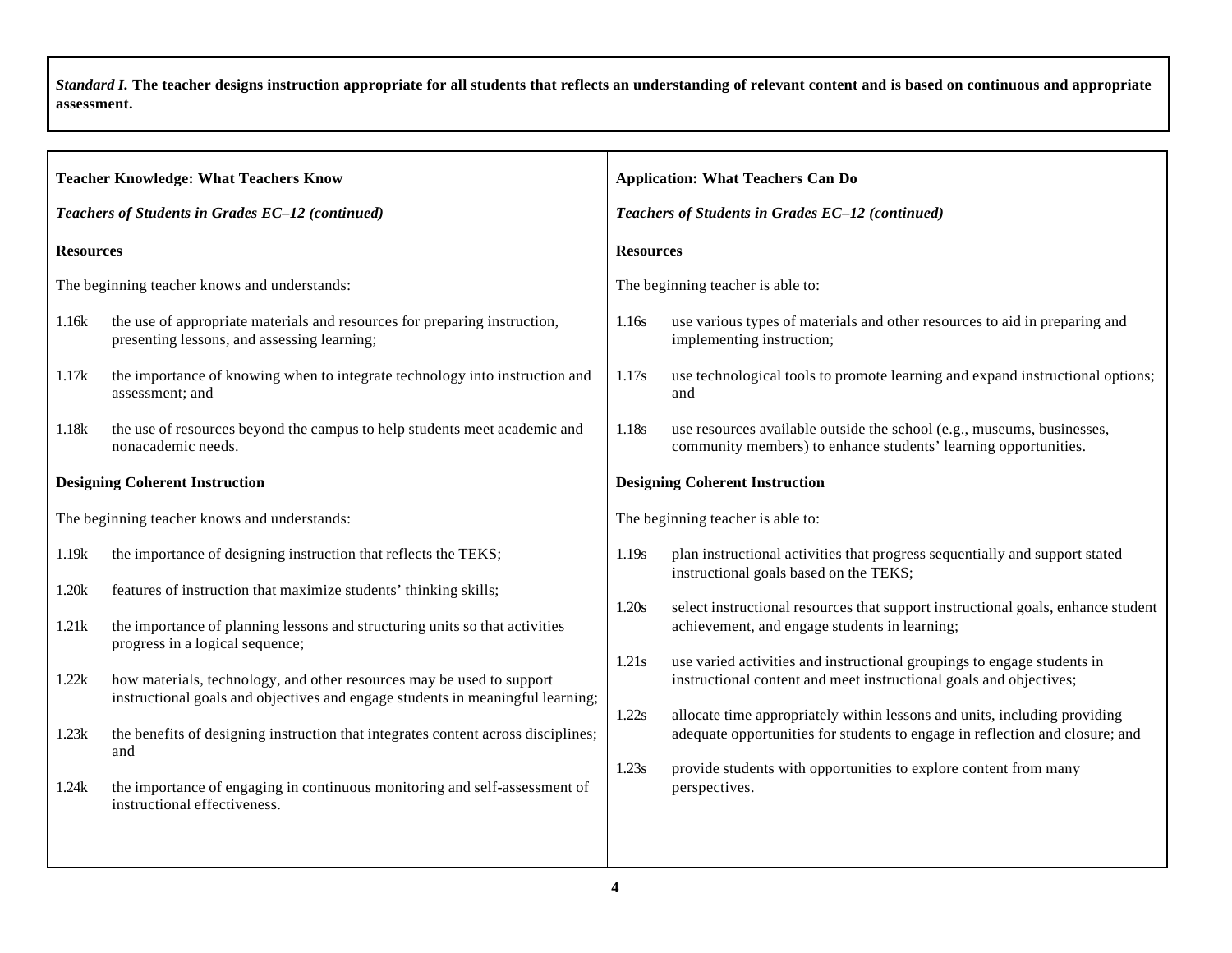|                                                  | <b>Teacher Knowledge: What Teachers Know</b>                                                          |       | <b>Application: What Teachers Can Do</b>                                                                                                         |  |  |
|--------------------------------------------------|-------------------------------------------------------------------------------------------------------|-------|--------------------------------------------------------------------------------------------------------------------------------------------------|--|--|
| Teachers of Students in Grades EC-12 (continued) |                                                                                                       |       | Teachers of Students in Grades EC-12 (continued)                                                                                                 |  |  |
|                                                  | <b>Assessment of Student Learning</b>                                                                 |       | <b>Assessment of Student Learning</b>                                                                                                            |  |  |
|                                                  | The beginning teacher knows and understands:                                                          |       | The beginning teacher is able to:                                                                                                                |  |  |
| 1.25k                                            | the role of assessment in guiding instructional planning;                                             | 1.24s | use a variety of assessment methods, including technology, that are<br>appropriate for evaluating student achievement of instructional goals and |  |  |
| 1.26k                                            | the importance of creating assessments that are congruent with instructional<br>goals and objectives; |       | objectives;                                                                                                                                      |  |  |
| 1.27k                                            | the characteristics, uses, advantages, and limitations of various assessment                          | 1.25s | communicate assessment criteria and standards to students;                                                                                       |  |  |
|                                                  | methods and strategies;                                                                               | 1.26s | design assessments, where appropriate, that reflect real-world applications of<br>knowledge and understanding;                                   |  |  |
| 1.28k                                            | the role of technology in assessing student learning;                                                 |       |                                                                                                                                                  |  |  |
| 1.29k                                            | the benefits of and strategies for promoting student self-assessment;                                 | 1.27s | promote students' use of self-monitoring and self-assessment;                                                                                    |  |  |
| 1.30k                                            | the connection between the Texas statewide assessment program, the TEKS,<br>and instruction; and      | 1.28s | analyze assessment results to aid in determining students' strengths and<br>needs; and                                                           |  |  |
| 1.31k                                            | how to analyze data from local, state, and other assessments using common<br>statistical measures.    | 1.29s | use assessment results to help plan instruction for groups of students or<br>individuals.                                                        |  |  |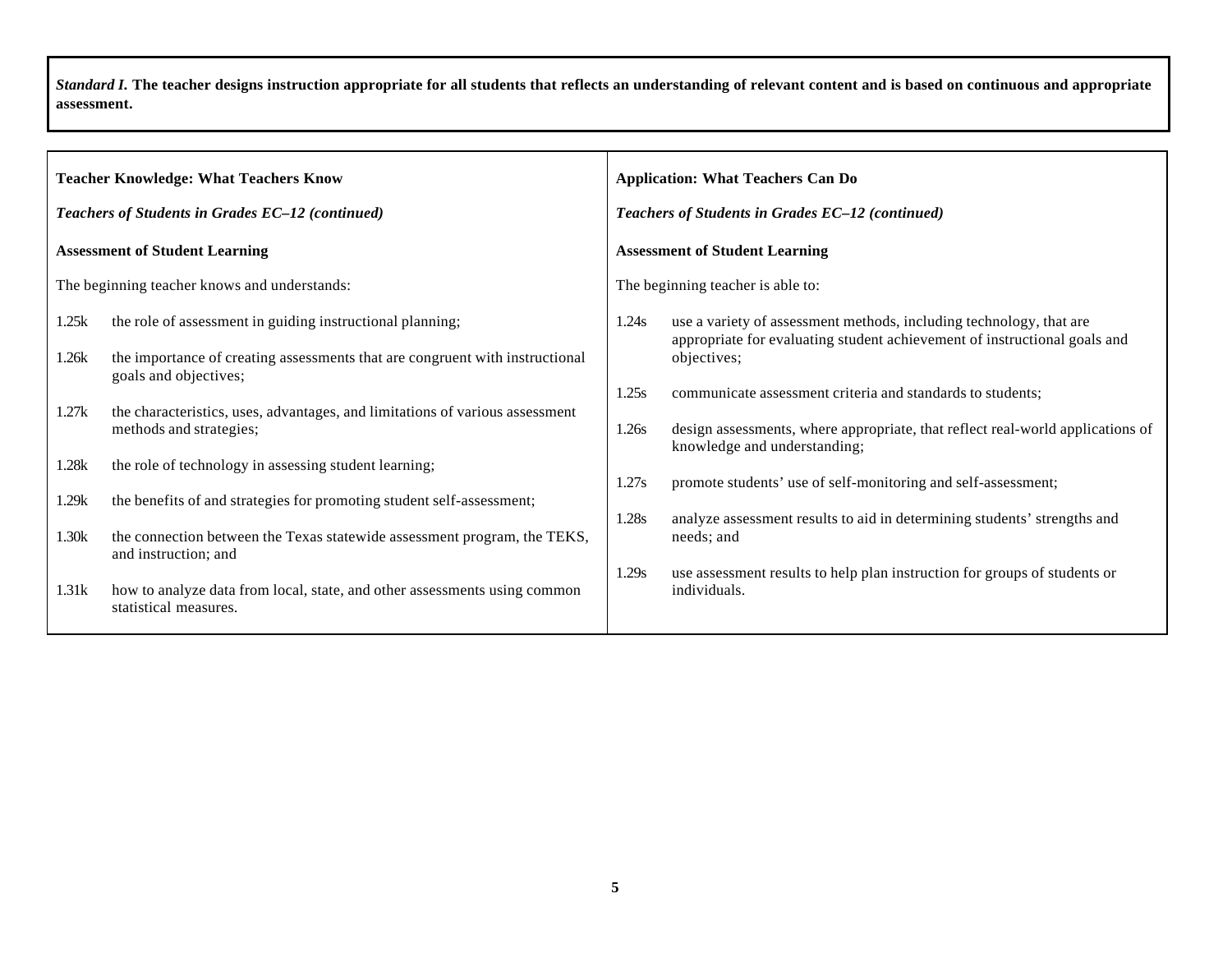| <b>Teacher Knowledge: What Teachers Know</b>                                                                                                              | <b>Application: What Teachers Can Do</b>                                                                                                                                                                                                                                                                                                         |  |  |
|-----------------------------------------------------------------------------------------------------------------------------------------------------------|--------------------------------------------------------------------------------------------------------------------------------------------------------------------------------------------------------------------------------------------------------------------------------------------------------------------------------------------------|--|--|
| Teachers of Students in Grades EC-12                                                                                                                      | Teachers of Students in Grades EC-12                                                                                                                                                                                                                                                                                                             |  |  |
| <b>Creating an Environment of Respect and Rapport</b>                                                                                                     | <b>Creating an Environment of Respect and Rapport</b>                                                                                                                                                                                                                                                                                            |  |  |
| The beginning teacher knows and understands:                                                                                                              | The beginning teacher is able to:                                                                                                                                                                                                                                                                                                                |  |  |
| 2.1k<br>the importance of creating a learning environment in which diversity and<br>individual differences are respected;                                 | 2.1s<br>interact with students in ways that reflect support and show respect for all<br>students;                                                                                                                                                                                                                                                |  |  |
| the impact of teacher-student interactions and interactions among students on<br>2.2k<br>classroom climate and student learning and development; and      | 2.2s<br>use strategies to ensure that interactions among students are polite, respectful,<br>and cooperative; and                                                                                                                                                                                                                                |  |  |
| 2.3k<br>ways to establish a positive classroom climate that fosters active engagement<br>in learning among students.                                      | 2.3s<br>use strategies to ensure that the classroom environment and interactions<br>among individuals and groups within the classroom promote active<br>engagement in learning.                                                                                                                                                                  |  |  |
| <b>Establishing an Environment for Learning and Excellence</b>                                                                                            | <b>Establishing an Environment for Learning and Excellence</b>                                                                                                                                                                                                                                                                                   |  |  |
| The beginning teacher knows and understands:                                                                                                              | The beginning teacher is able to:                                                                                                                                                                                                                                                                                                                |  |  |
| the importance of communicating enthusiasm for learning; and<br>2.4k<br>2.5k<br>the necessity of communicating teacher expectations for student learning. | 2.4s<br>communicate to all students the importance of instructional content and the<br>expectation of high-quality work; and<br>ensure that instructional goals and objectives, activities, classroom<br>2.5s<br>interactions, assessments, and other elements of the classroom environment<br>convey high expectations for student achievement. |  |  |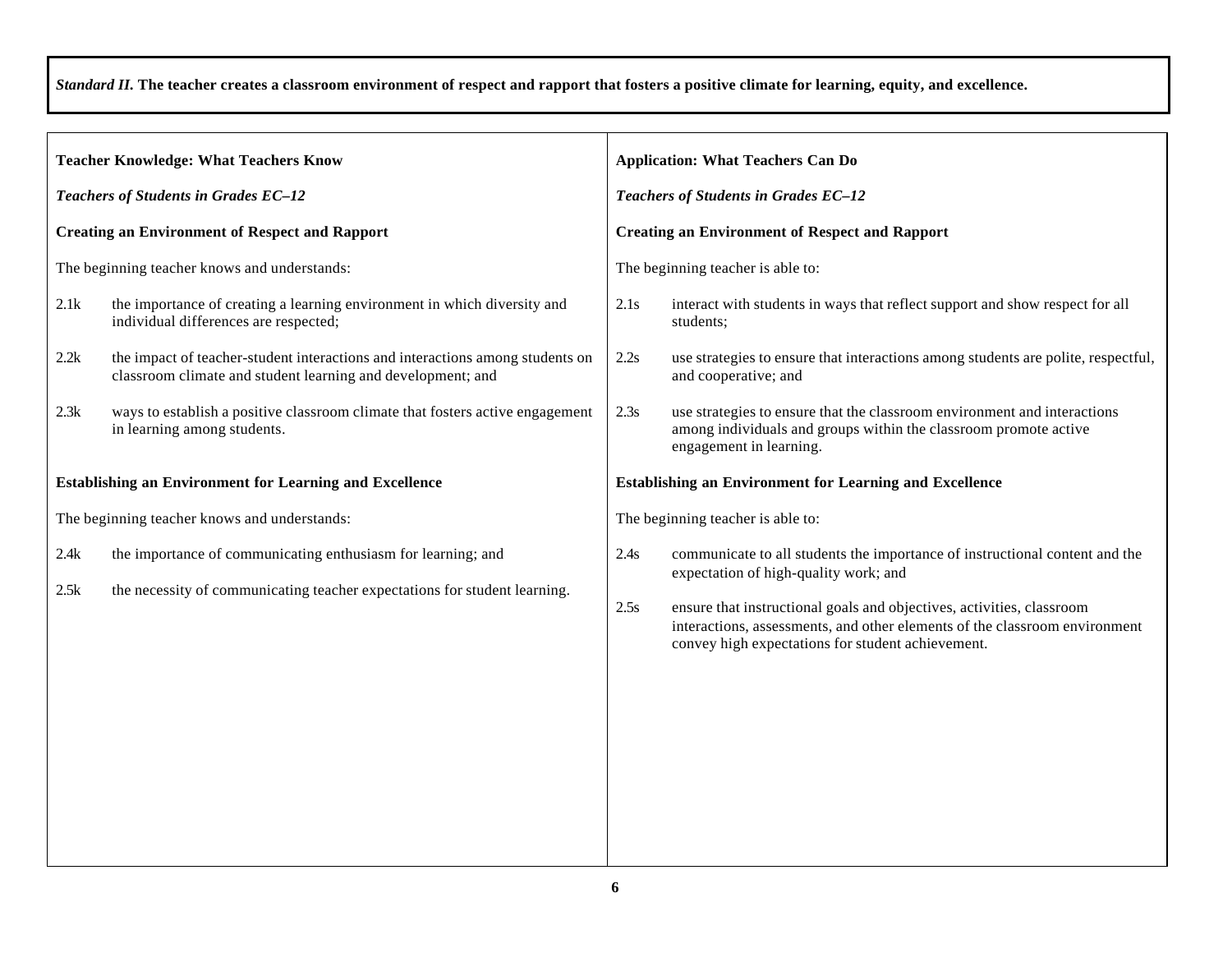|                                                  | <b>Teacher Knowledge: What Teachers Know</b>                                                                                                              |       | <b>Application: What Teachers Can Do</b>                                                                                                 |  |  |
|--------------------------------------------------|-----------------------------------------------------------------------------------------------------------------------------------------------------------|-------|------------------------------------------------------------------------------------------------------------------------------------------|--|--|
| Teachers of Students in Grades EC-12 (continued) |                                                                                                                                                           |       | Teachers of Students in Grades EC-12 (continued)                                                                                         |  |  |
| <b>Managing Classroom Procedures</b>             |                                                                                                                                                           |       | <b>Managing Classroom Procedures</b>                                                                                                     |  |  |
| The beginning teacher knows and understands:     |                                                                                                                                                           |       | The beginning teacher is able to:                                                                                                        |  |  |
| 2.6k                                             | how classroom routines and procedures affect student learning and<br>achievement;                                                                         | 2.6s  | establish classroom rules and procedures to promote an organized and<br>productive learning environment;                                 |  |  |
| 2.7k                                             | how to organize student groups to facilitate cooperation and productivity;                                                                                | 2.7s  | organize and manage groups to ensure that students work together<br>cooperatively and productively;                                      |  |  |
| 2.8k<br>2.9k                                     | the importance of time management for effective classroom functioning;<br>procedures for managing transitions;                                            | 2.8s  | schedule activities and manage class time in ways that maximize student<br>learning;                                                     |  |  |
| 2.10k                                            | routines and procedures for managing and using materials, supplies, and<br>technology;                                                                    | 2.9s  | manage transitions to maximize instructional time;                                                                                       |  |  |
| 2.11k                                            | noninstructional duties (e.g., taking attendance) and procedures for<br>performing these duties effectively; and                                          | 2.10s | implement routines and procedures for the effective management of<br>materials, supplies, and technology;                                |  |  |
| 2.12k                                            | the classroom roles of paraprofessionals, volunteers, and other professionals,<br>including substitute teachers, in accordance with district policies and | 2.11s | coordinate the performance of noninstructional duties with instructional<br>activities;                                                  |  |  |
|                                                  | procedures.                                                                                                                                               | 2.12s | monitor the performance of volunteers and paraprofessionals in the classroom<br>in accordance with district policies and procedures; and |  |  |
|                                                  |                                                                                                                                                           | 2.13s | use volunteers and paraprofessionals to enhance and enrich instruction, and<br>evaluate their effectiveness.                             |  |  |
|                                                  |                                                                                                                                                           |       |                                                                                                                                          |  |  |
|                                                  |                                                                                                                                                           |       |                                                                                                                                          |  |  |
|                                                  |                                                                                                                                                           |       |                                                                                                                                          |  |  |
|                                                  |                                                                                                                                                           |       |                                                                                                                                          |  |  |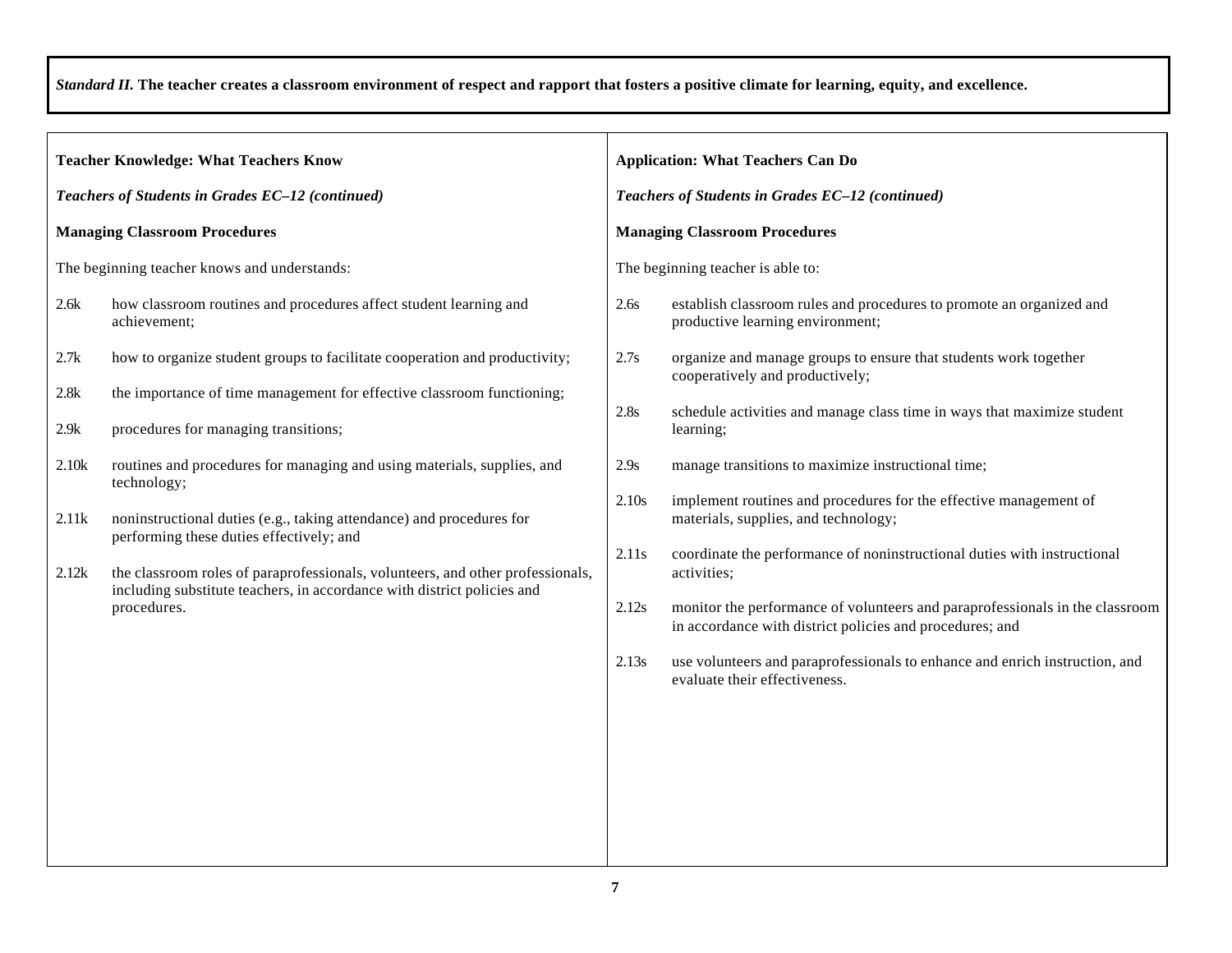| <b>Teacher Knowledge: What Teachers Know</b>     |                                                                                                                                       | <b>Application: What Teachers Can Do</b>         |                                                                                                                                                                      |  |  |
|--------------------------------------------------|---------------------------------------------------------------------------------------------------------------------------------------|--------------------------------------------------|----------------------------------------------------------------------------------------------------------------------------------------------------------------------|--|--|
| Teachers of Students in Grades EC-12 (continued) |                                                                                                                                       | Teachers of Students in Grades EC-12 (continued) |                                                                                                                                                                      |  |  |
| <b>Managing Student Behavior</b>                 |                                                                                                                                       |                                                  | <b>Managing Student Behavior</b>                                                                                                                                     |  |  |
| The beginning teacher knows and understands:     |                                                                                                                                       |                                                  | The beginning teacher is able to:                                                                                                                                    |  |  |
| 2.13k                                            | theories and techniques relating to managing and monitoring student<br>behavior;                                                      | 2.14s                                            | communicate high and realistic expectations for students' behavior and<br>ensure that students understand behavior expectations and consequences for<br>misbehavior; |  |  |
| 2.14k                                            | appropriate behavior standards and expectations for students at various<br>developmental levels;                                      | 2.15s                                            | consistently enforce standards and expectations for student behavior and<br>ethical work habits;                                                                     |  |  |
| 2.15k                                            | the significance of district policies and procedures for managing student<br>behavior and ensuring ethical behavior in the classroom; | 2.16s                                            | encourage students to maintain ethical work standards and monitor their own<br>behavior; and                                                                         |  |  |
| 2.16k                                            | the importance of establishing classroom standards of student conduct and<br>clear consequences for inappropriate behavior;           | 2.17s                                            | use effective methods and procedures for monitoring and responding to<br>positive and negative student behaviors.                                                    |  |  |
| 2.17k                                            | the value of encouraging students to work in an ethical manner and monitor<br>their own behavior; and                                 |                                                  |                                                                                                                                                                      |  |  |
| 2.18k                                            | appropriate responses to a variety of student behaviors and misbehaviors.                                                             |                                                  |                                                                                                                                                                      |  |  |
|                                                  |                                                                                                                                       |                                                  |                                                                                                                                                                      |  |  |
|                                                  |                                                                                                                                       |                                                  |                                                                                                                                                                      |  |  |
|                                                  |                                                                                                                                       |                                                  |                                                                                                                                                                      |  |  |
|                                                  |                                                                                                                                       |                                                  |                                                                                                                                                                      |  |  |
|                                                  |                                                                                                                                       |                                                  |                                                                                                                                                                      |  |  |
|                                                  |                                                                                                                                       |                                                  |                                                                                                                                                                      |  |  |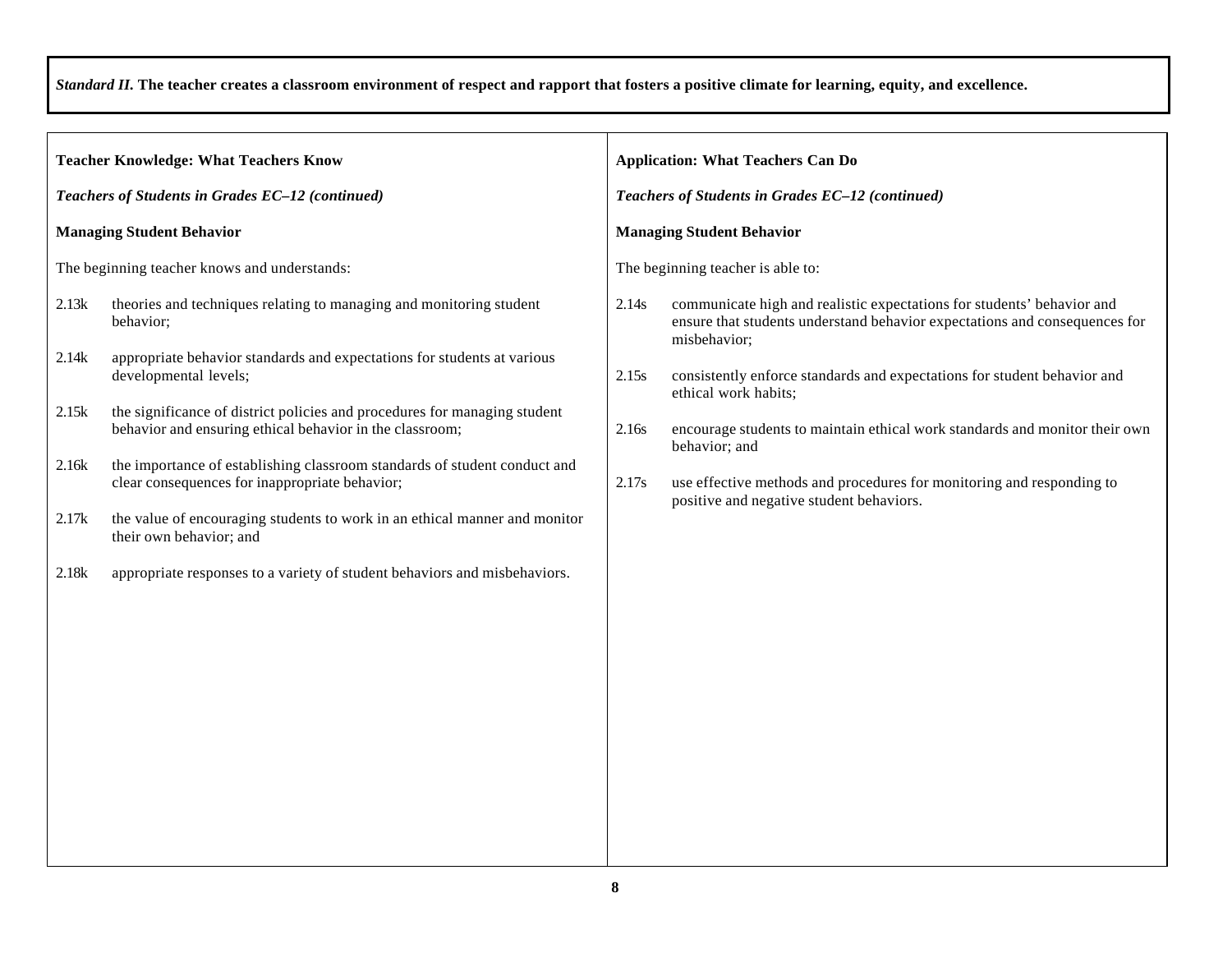| <b>Teacher Knowledge: What Teachers Know</b>                                        |                                                                                                                                                                                         | <b>Application: What Teachers Can Do</b>                                     |                                                                                                                                                                                               |
|-------------------------------------------------------------------------------------|-----------------------------------------------------------------------------------------------------------------------------------------------------------------------------------------|------------------------------------------------------------------------------|-----------------------------------------------------------------------------------------------------------------------------------------------------------------------------------------------|
| Teachers of Students in Grades EC-12 (continued)                                    |                                                                                                                                                                                         | Teachers of Students in Grades EC-12 (continued)                             |                                                                                                                                                                                               |
| <b>Maintaining a Physical and Emotional Environment that is Safe and Productive</b> |                                                                                                                                                                                         | Maintaining a Physical and Emotional Environment that is Safe and Productive |                                                                                                                                                                                               |
|                                                                                     | The beginning teacher knows and understands:                                                                                                                                            |                                                                              | The beginning teacher is able to:                                                                                                                                                             |
| 2.19k<br>2.20k                                                                      | features and characteristics of physical spaces that are safe and productive for<br>learning;<br>the benefits and limitations of various arrangements of furniture in the<br>classroom; | 2.18s<br>2.19s<br>2.20s                                                      | organize the physical environment to facilitate learning;<br>create a safe and inclusive classroom environment;<br>use effective strategies for creating and maintaining a positive classroom |
| 2.21k<br>2.22k<br>2.23k                                                             | procedures for ensuring safety in the classroom;<br>physical accessibility as a potential issue in student learning; and<br>students' emotional needs and ways to address needs.        | 2.21s                                                                        | environment; and<br>respect students' rights and dignity.                                                                                                                                     |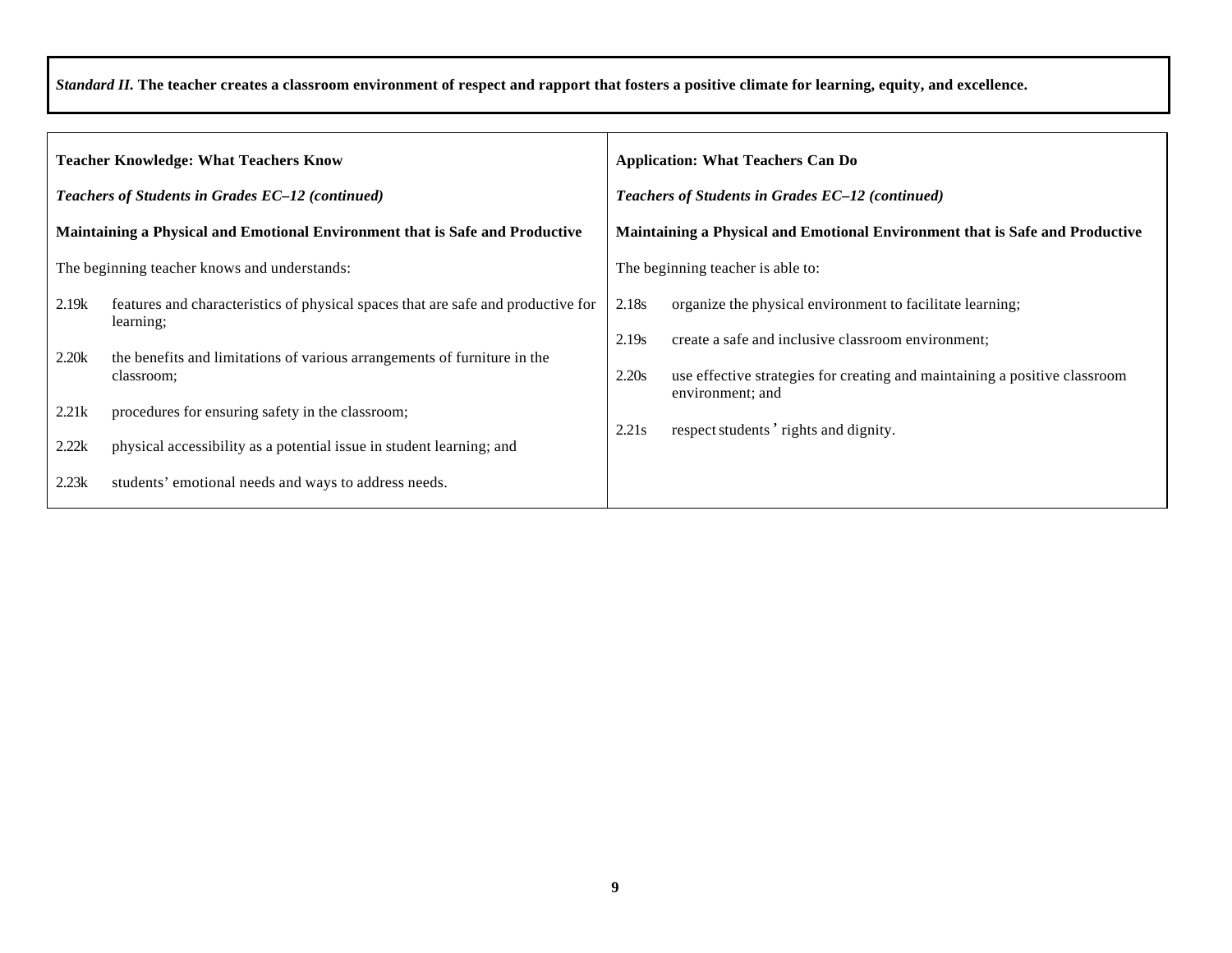*Standard III.* **The teacher promotes student learning by providing responsive instruction that makes use of effective communication techniques, instructional strategies that actively engage students in the learning process, and timely, high-quality feedback.** 

| <b>Teacher Knowledge: What Teachers Know</b> |                                                                                                         |      | <b>Application: What Teachers Can Do</b>                                                                                                                                                                          |  |  |
|----------------------------------------------|---------------------------------------------------------------------------------------------------------|------|-------------------------------------------------------------------------------------------------------------------------------------------------------------------------------------------------------------------|--|--|
| Teachers of Students in Grades EC-12         |                                                                                                         |      | Teachers of Students in Grades EC-12                                                                                                                                                                              |  |  |
| Communication                                |                                                                                                         |      | Communication                                                                                                                                                                                                     |  |  |
| The beginning teacher knows and understands: |                                                                                                         |      | The beginning teacher is able to:                                                                                                                                                                                 |  |  |
| 3.1k                                         | the importance of clear, accurate communication in the teaching and learning<br>process;                | 3.1s | communicate directions, explanations, and procedures clearly, accurately, and<br>with an appropriate level of detail, both orally and in writing;                                                                 |  |  |
| 3.2k                                         | principles and strategies for communicating effectively in varied teaching and<br>learning contexts;    | 3.2s | use effective interpersonal skills (including both verbal and nonverbal skills)<br>to reach students and communicate the teacher's commitment to students;                                                        |  |  |
| 3.3k                                         | spoken and written language that is appropriate to students' ages, interests,<br>and backgrounds; and   | 3.3s | use spoken and written language that is appropriate to students' ages,<br>interests, and backgrounds;                                                                                                             |  |  |
| 3.4k                                         | skills and strategies for engaging in skilled questioning and leading effective<br>student discussions. | 3.4s | use effective communication techniques, including questioning and<br>discussion techniques, to foster active student inquiry, higher-order thinking,<br>problem solving, and productive, supportive interactions; |  |  |
|                                              |                                                                                                         | 3.5s | use carefully framed questions to enable students to reflect on their<br>understanding of content and to consider new possibilities; and                                                                          |  |  |
|                                              |                                                                                                         | 3.6s | apply skills for leading discussions that engage all students in exploring<br>important questions and that extend students' knowledge.                                                                            |  |  |
|                                              |                                                                                                         |      |                                                                                                                                                                                                                   |  |  |
|                                              |                                                                                                         |      |                                                                                                                                                                                                                   |  |  |
|                                              |                                                                                                         |      |                                                                                                                                                                                                                   |  |  |
|                                              |                                                                                                         |      |                                                                                                                                                                                                                   |  |  |
|                                              |                                                                                                         |      |                                                                                                                                                                                                                   |  |  |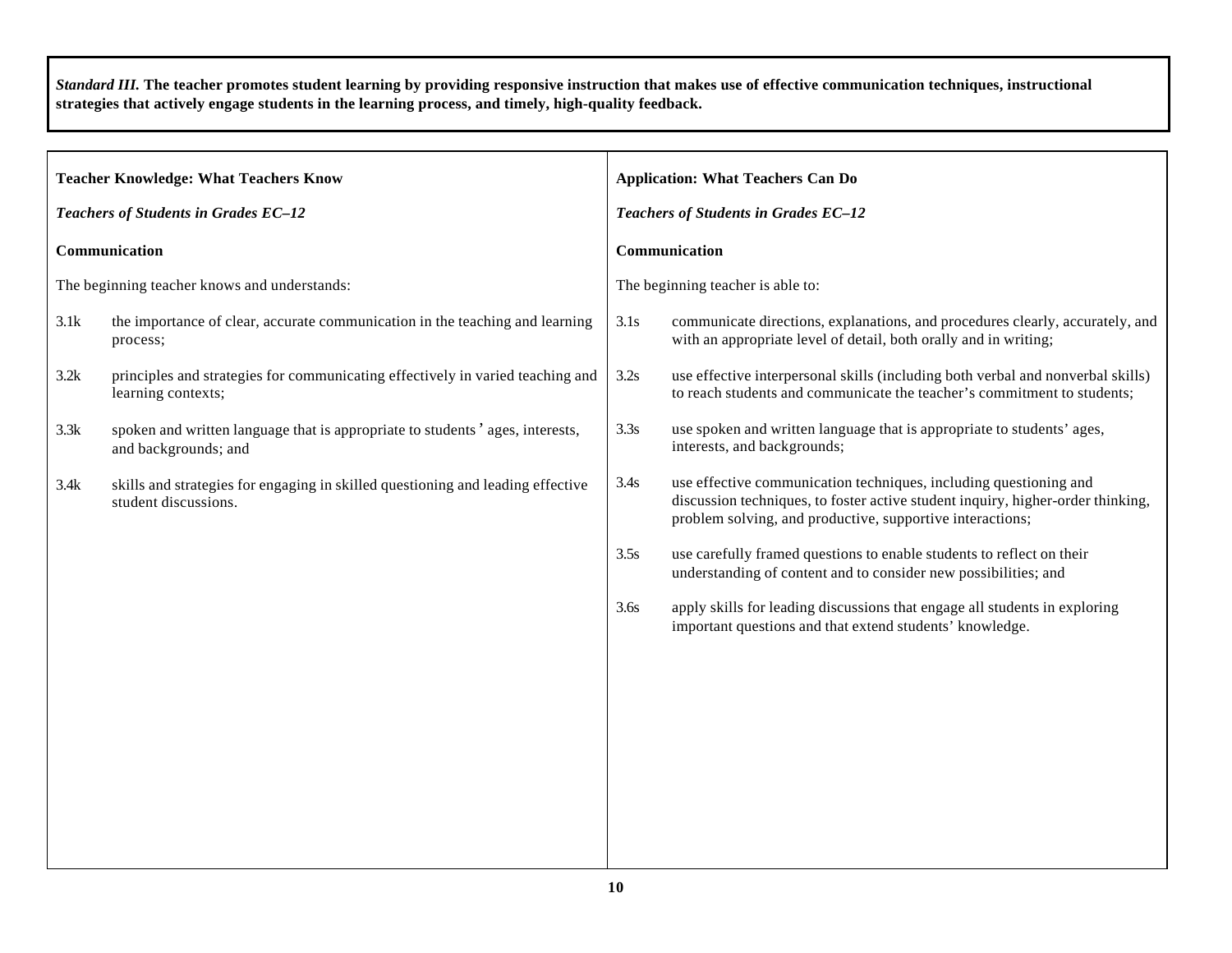*Standard III.* **The teacher promotes student learning by providing responsive instruction that makes use of effective communication techniques, instructional strategies that actively engage students in the learning process, and timely, high-quality feedback.** 

|                                                  | <b>Teacher Knowledge: What Teachers Know</b>                                                                                                     |       | <b>Application: What Teachers Can Do</b>                                                                                                                                    |  |  |
|--------------------------------------------------|--------------------------------------------------------------------------------------------------------------------------------------------------|-------|-----------------------------------------------------------------------------------------------------------------------------------------------------------------------------|--|--|
| Teachers of Students in Grades EC-12 (continued) |                                                                                                                                                  |       | Teachers of Students in Grades EC-12 (continued)                                                                                                                            |  |  |
|                                                  | <b>Engaging Students in Learning</b>                                                                                                             |       | <b>Engaging Students in Learning</b>                                                                                                                                        |  |  |
|                                                  | The beginning teacher knows and understands:                                                                                                     |       | The beginning teacher is able to:                                                                                                                                           |  |  |
| 3.5k                                             | criteria for selecting appropriate instructional activities and assignments for<br>students with varied characteristics and needs;               | 3.7s  | create lessons with a clearly defined structure around which activities are<br>organized;                                                                                   |  |  |
| 3.6k                                             | how to present content to students in relevant and meaningful ways;                                                                              | 3.8s  | create activities and assignments that are appropriate for students and that<br>actively engage them in the learning process;                                               |  |  |
| 3.7k                                             | the use of instructional materials, resources, and technologies that are<br>appropriate and engaging for students in varied learning situations; | 3.9s  | select and use instructional materials, resources, and technologies that are<br>suitable for instructional goals and that engage students cognitively;                      |  |  |
| 3.8k                                             | the importance of promoting students' intellectual involvement with content<br>and their active development of understanding;                    |       | 3.10s represent content effectively and in ways that link with students' prior<br>knowledge and experience;                                                                 |  |  |
| 3.9k                                             | strategies and techniques for using instructional groupings to promote student<br>learning;                                                      |       | 3.11s use flexible grouping to promote productive student interactions and enhance<br>learning;                                                                             |  |  |
| 3.10k                                            | different types of motivation, factors affecting student motivation, and<br>effective motivational strategies in varied learning contexts; and   | 3.12s | pace lessons appropriately and flexibly in response to student needs;                                                                                                       |  |  |
| 3.11k                                            | techniques for structuring and pacing lessons in ways that promote student<br>engagement and learning.                                           |       | 3.13s engage students intellectually by teaching meaningful content in ways that<br>promote all students' active and invested participation in the learning process;<br>and |  |  |
|                                                  |                                                                                                                                                  | 3.14s | encourage students' self-motivation and active engagement in learning.                                                                                                      |  |  |
|                                                  |                                                                                                                                                  |       |                                                                                                                                                                             |  |  |
|                                                  |                                                                                                                                                  |       |                                                                                                                                                                             |  |  |
|                                                  |                                                                                                                                                  |       |                                                                                                                                                                             |  |  |
|                                                  |                                                                                                                                                  |       |                                                                                                                                                                             |  |  |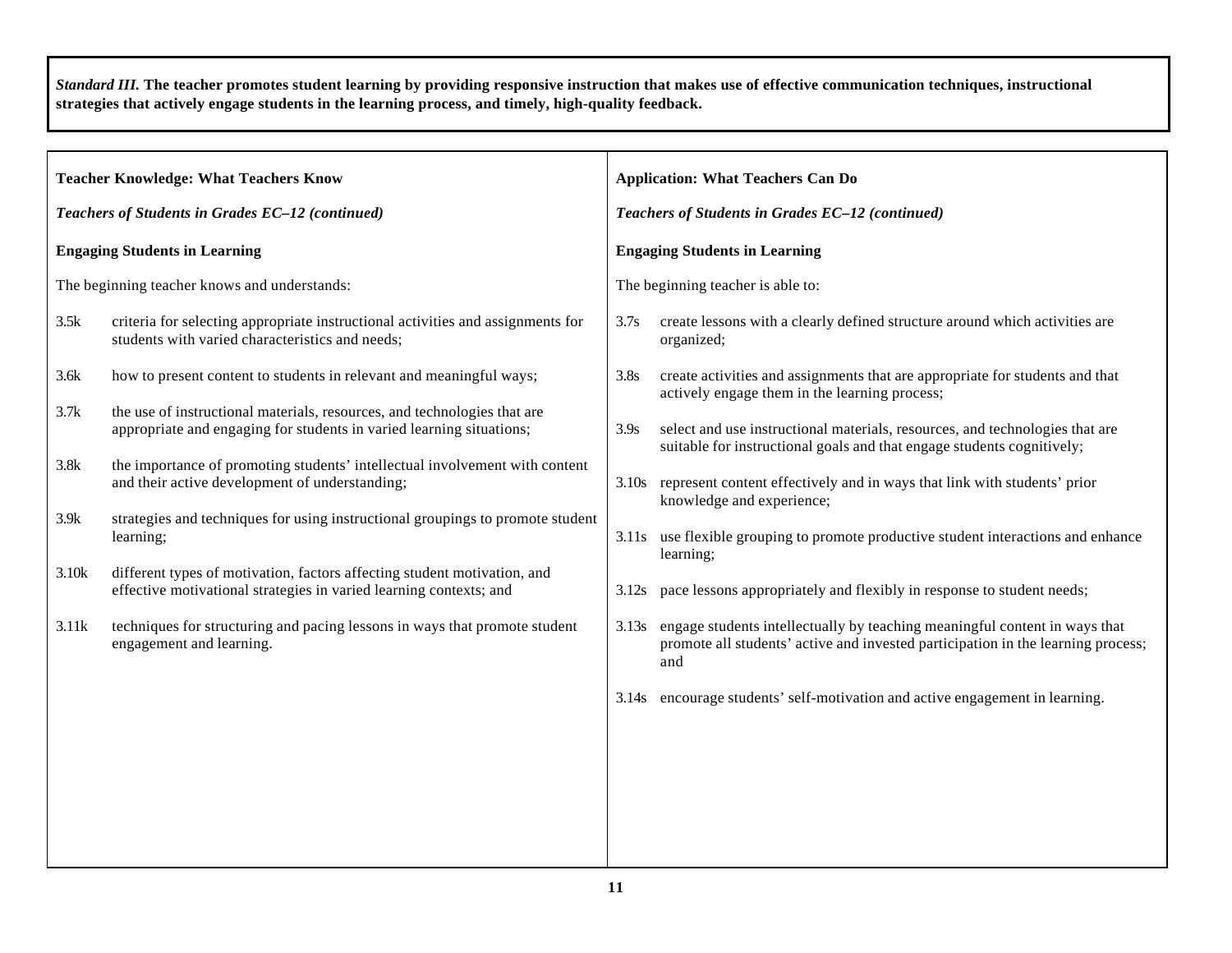*Standard III.* **The teacher promotes student learning by providing responsive instruction that makes use of effective communication techniques, instructional strategies that actively engage students in the learning process, and timely, high-quality feedback.** 

| <b>Teacher Knowledge: What Teachers Know</b>     |                                                                                                                                                                                       | <b>Application: What Teachers Can Do</b>         |                                                                                                                                                                                                                                                |  |  |
|--------------------------------------------------|---------------------------------------------------------------------------------------------------------------------------------------------------------------------------------------|--------------------------------------------------|------------------------------------------------------------------------------------------------------------------------------------------------------------------------------------------------------------------------------------------------|--|--|
| Teachers of Students in Grades EC-12 (continued) |                                                                                                                                                                                       | Teachers of Students in Grades EC-12 (continued) |                                                                                                                                                                                                                                                |  |  |
| <b>Providing Feedback to Students</b>            |                                                                                                                                                                                       |                                                  | <b>Providing Feedback to Students</b>                                                                                                                                                                                                          |  |  |
|                                                  | The beginning teacher knows and understands:                                                                                                                                          |                                                  | The beginning teacher is able to:                                                                                                                                                                                                              |  |  |
| 3.12k<br>3.13k<br>3.14k                          | characteristics of effective feedback for students;<br>the role of timely feedback in the learning process; and<br>how to use constructive feedback to guide each student's learning. | 3.16s                                            | 3.15s use appropriate language and formats to provide each student with timely<br>feedback that is accurate, constructive, substantive, and specific;<br>promote students' ability to use feedback to guide and enhance their learning;<br>and |  |  |
|                                                  | <b>Demonstrating Flexibility and Responsiveness</b>                                                                                                                                   | 3.17s                                            | base feedback on high expectations for student learning.<br><b>Demonstrating Flexibility and Responsiveness</b>                                                                                                                                |  |  |
|                                                  | The beginning teacher knows and understands:                                                                                                                                          |                                                  | The beginning teacher is able to:                                                                                                                                                                                                              |  |  |
| 3.15k                                            | the significance of teacher flexibility and responsiveness in the teaching/<br>learning process; and                                                                                  |                                                  | 3.18s respond flexibly to various situations, such as lack of student engagement in a<br>learning activity or the occurrence of an unanticipated learning opportunity;                                                                         |  |  |
| 3.16k                                            | situations in which teacher flexibility can enhance student learning.                                                                                                                 | 3.19s                                            | adjust instruction based on ongoing assessment of student understanding; and                                                                                                                                                                   |  |  |
|                                                  |                                                                                                                                                                                       | 3.20s                                            | use alternative instructional approaches to ensure that all students learn and<br>succeed.                                                                                                                                                     |  |  |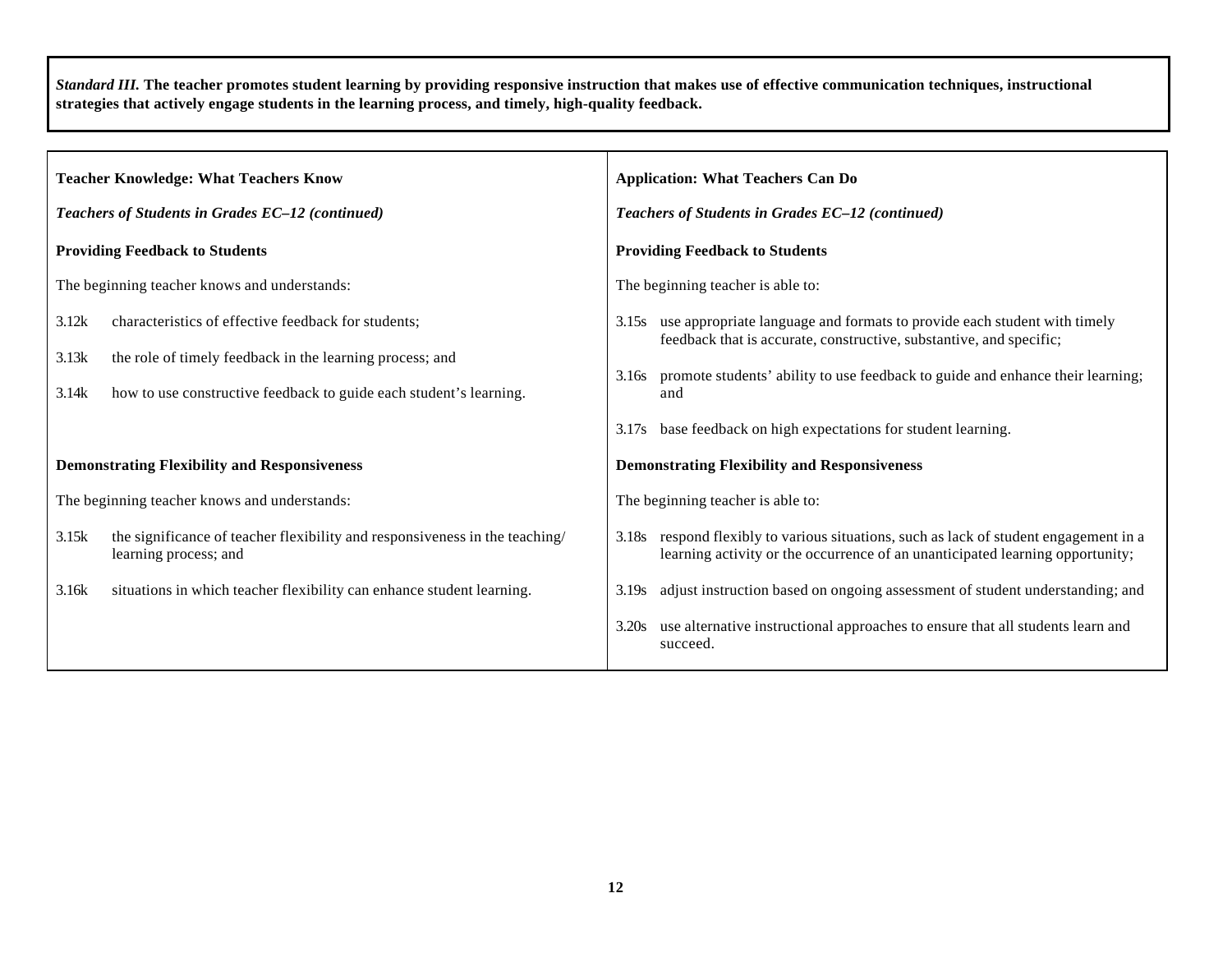| Teachers of Students in Grades EC-12                                                                                                                                                                                                                                                                                                                                                                                                       |  |  |
|--------------------------------------------------------------------------------------------------------------------------------------------------------------------------------------------------------------------------------------------------------------------------------------------------------------------------------------------------------------------------------------------------------------------------------------------|--|--|
| <b>Interacting and Communicating with Families</b>                                                                                                                                                                                                                                                                                                                                                                                         |  |  |
| The beginning teacher is able to:                                                                                                                                                                                                                                                                                                                                                                                                          |  |  |
| interact appropriately with families that have diverse characteristics,<br>backgrounds, and needs;<br>apply procedures for conducting effective parent-teacher conferences;<br>communicate with families on a regular basis to share information about<br>students' progress and respond appropriately to families' concerns; and<br>engage families in their children's education and in various aspects of the<br>instructional program. |  |  |
|                                                                                                                                                                                                                                                                                                                                                                                                                                            |  |  |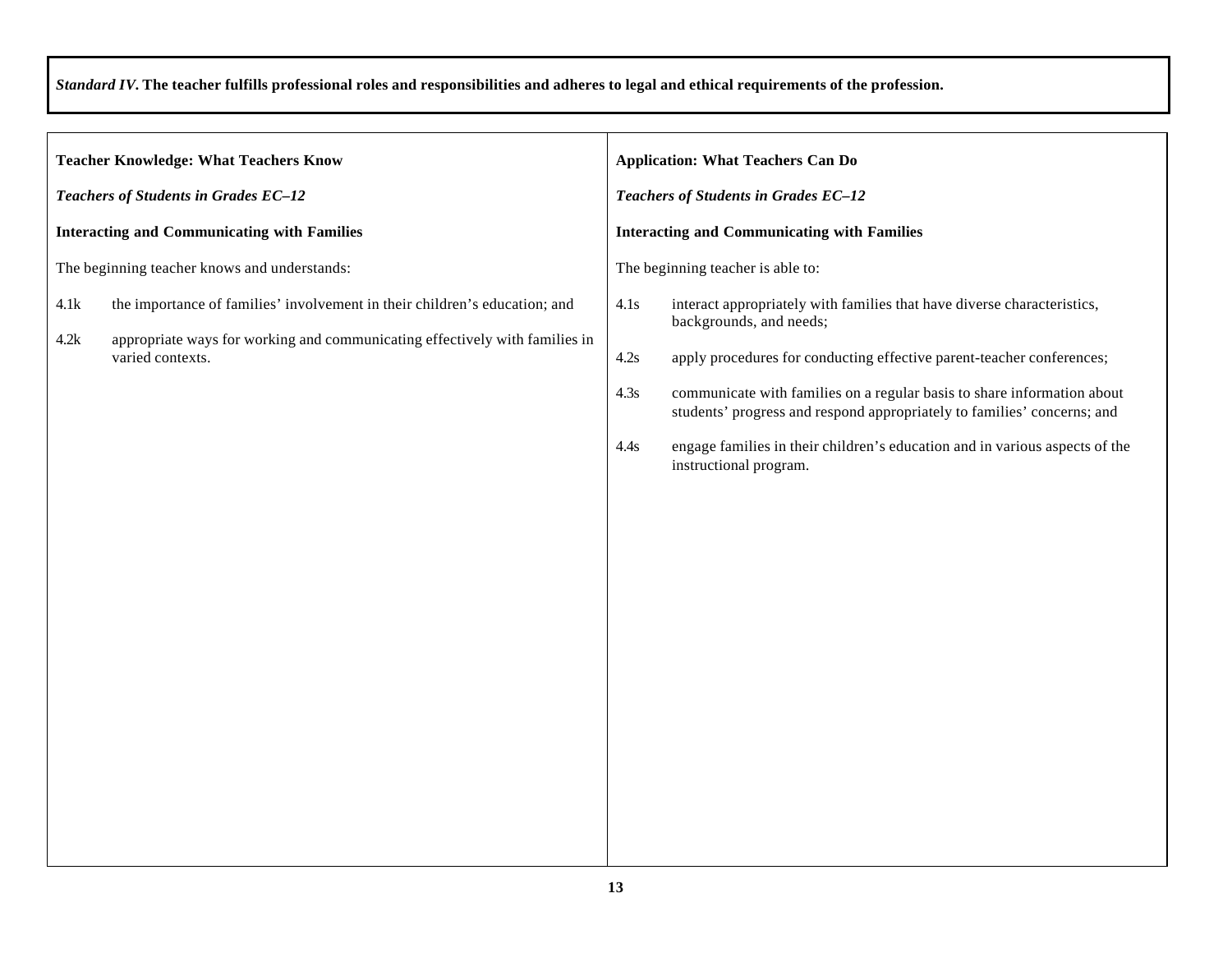| <b>Teacher Knowledge: What Teachers Know</b>                                                                                                                                                                                                                                                                                                                                                                                                                                                        | <b>Application: What Teachers Can Do</b>                                                                                                                                                                                                                                                                                                                                                                                                  |  |  |
|-----------------------------------------------------------------------------------------------------------------------------------------------------------------------------------------------------------------------------------------------------------------------------------------------------------------------------------------------------------------------------------------------------------------------------------------------------------------------------------------------------|-------------------------------------------------------------------------------------------------------------------------------------------------------------------------------------------------------------------------------------------------------------------------------------------------------------------------------------------------------------------------------------------------------------------------------------------|--|--|
| Teachers of Students in Grades EC-12 (continued)                                                                                                                                                                                                                                                                                                                                                                                                                                                    | Teachers of Students in Grades EC-12 (continued)                                                                                                                                                                                                                                                                                                                                                                                          |  |  |
| Interacting with Other Educators and Contributing to the School and District                                                                                                                                                                                                                                                                                                                                                                                                                        | Interacting with Other Educators and Contributing to the School and District                                                                                                                                                                                                                                                                                                                                                              |  |  |
| The beginning teacher knows and understands:                                                                                                                                                                                                                                                                                                                                                                                                                                                        | The beginning teacher is able to:                                                                                                                                                                                                                                                                                                                                                                                                         |  |  |
| 4.3k<br>types of interactions among professionals in a school (e.g., vertical teaming,<br>horizontal teaming, team teaching, mentoring) and the significance of these<br>interactions;<br>appropriate ways for working and communicating effectively with other<br>4.4k<br>professionals in varied educational contexts;<br>the roles and responsibilities of specialists and other professionals at the<br>4.5k<br>building and district levels (e.g., department chairperson, principal, board of | 4.5s<br>maintain supportive and cooperative relationships with colleagues;<br>engage in collaborative decision making and problem solving with other<br>4.6s<br>educators to support students' learning and well-being;<br>work productively with supervisors and mentors to address issues and<br>4.7s<br>enhance professional skills and knowledge;<br>4.8s<br>communicate effectively and appropriately with other educators in varied |  |  |
| trustees, curriculum coordinator, special education professional);<br>available educator support systems (e.g., mentors, service centers, state<br>4.6k<br>initiatives, universities);                                                                                                                                                                                                                                                                                                              | contexts;<br>collaborate professionally with other members of the school community to<br>4.9s<br>achieve school and district educational goals;                                                                                                                                                                                                                                                                                           |  |  |
| the various ways in which teachers may contribute to their school and district;<br>4.7k<br>and                                                                                                                                                                                                                                                                                                                                                                                                      | 4.10s<br>participate in decision making, problem solving, and sharing ideas and<br>expertise; and                                                                                                                                                                                                                                                                                                                                         |  |  |
| the value of participating in school activities.<br>4.8k                                                                                                                                                                                                                                                                                                                                                                                                                                            | 4.11s<br>assume professional responsibilities and duties outside the classroom, as<br>appropriate (e.g., serve on committees, volunteer to participate in events and<br>projects).                                                                                                                                                                                                                                                        |  |  |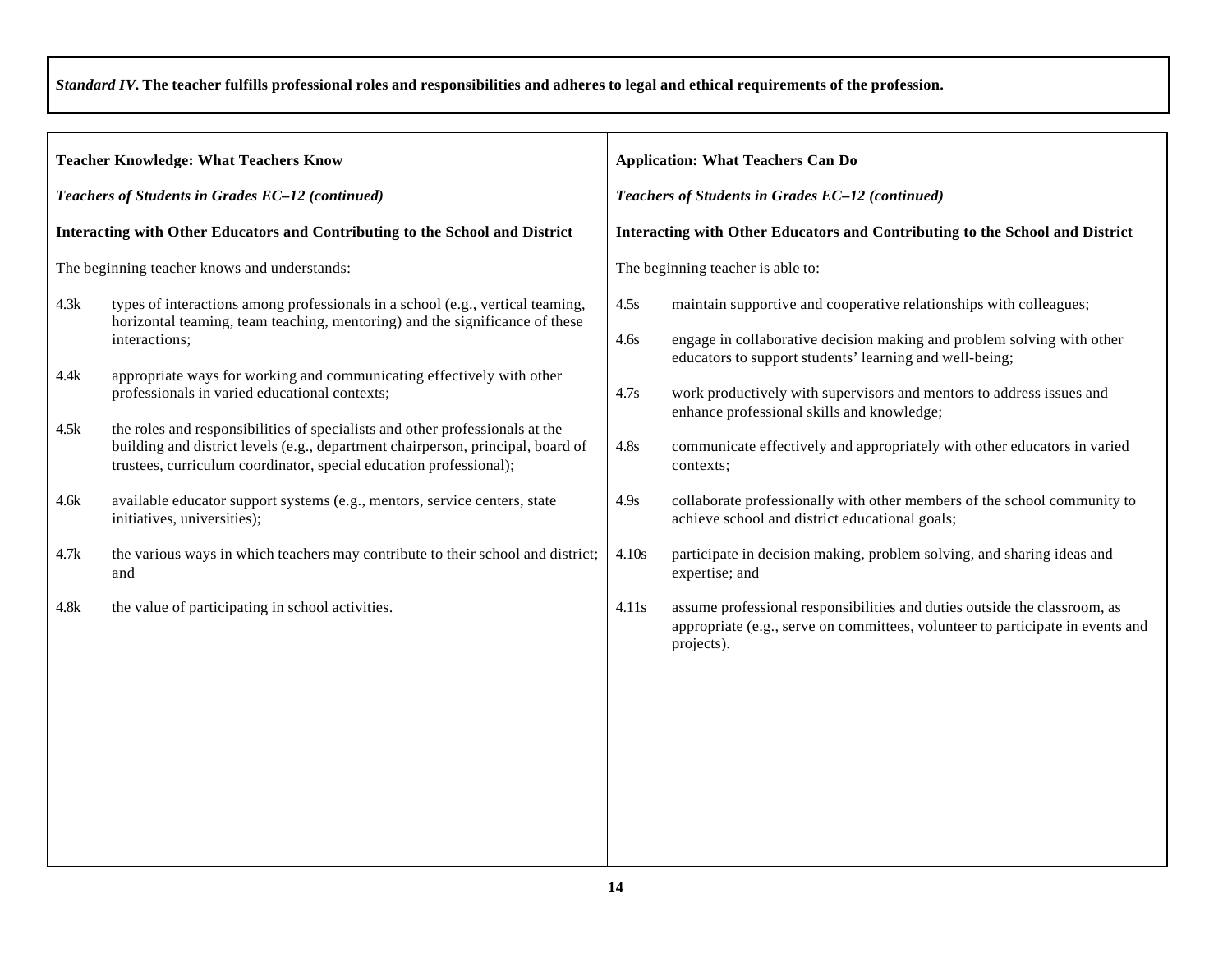| <b>Teacher Knowledge: What Teachers Know</b>     |                                                                                                                               | <b>Application: What Teachers Can Do</b>         |                                                                                                                                                                                       |  |
|--------------------------------------------------|-------------------------------------------------------------------------------------------------------------------------------|--------------------------------------------------|---------------------------------------------------------------------------------------------------------------------------------------------------------------------------------------|--|
| Teachers of Students in Grades EC-12 (continued) |                                                                                                                               | Teachers of Students in Grades EC-12 (continued) |                                                                                                                                                                                       |  |
| <b>Continuing Professional Development</b>       |                                                                                                                               | <b>Continuing Professional Development</b>       |                                                                                                                                                                                       |  |
| The beginning teacher knows and understands:     |                                                                                                                               | The beginning teacher is able to:                |                                                                                                                                                                                       |  |
| 4.9k                                             | the importance of participating in professional development activities to<br>enhance content knowledge and pedagogical skill; | 4.12s                                            | participate in various types of professional development opportunities (e.g.,<br>conferences, workshops, work with mentors and other support systems);                                |  |
| 4.10k                                            | the importance of documenting self-assessments;                                                                               | 4.13s                                            | enhance content and pedagogical knowledge through a variety of activities                                                                                                             |  |
| 4.11k                                            | characteristics, goals, and procedures associated with teacher appraisal; and                                                 |                                                  | (e.g., reading journals, joining professional associations, attending<br>conferences, engaging in coursework);                                                                        |  |
| 4.12k                                            | the importance of using reflection and ongoing self-assessment to enhance<br>teaching effectiveness.                          | 4.14s                                            | use evidence of self-assessment (e.g., portfolio) to identify strengths,<br>challenges, and potential problems; improve teaching performance; and<br>achieve instructional goals; and |  |
|                                                  |                                                                                                                               | 4.15s                                            | use appropriate resources and support systems inside and outside the school<br>to address professional development needs.                                                             |  |
|                                                  |                                                                                                                               |                                                  |                                                                                                                                                                                       |  |
|                                                  |                                                                                                                               |                                                  |                                                                                                                                                                                       |  |
|                                                  |                                                                                                                               |                                                  |                                                                                                                                                                                       |  |
|                                                  |                                                                                                                               |                                                  |                                                                                                                                                                                       |  |
|                                                  |                                                                                                                               |                                                  |                                                                                                                                                                                       |  |
|                                                  |                                                                                                                               |                                                  |                                                                                                                                                                                       |  |
|                                                  |                                                                                                                               |                                                  |                                                                                                                                                                                       |  |
|                                                  |                                                                                                                               |                                                  |                                                                                                                                                                                       |  |
|                                                  |                                                                                                                               |                                                  |                                                                                                                                                                                       |  |